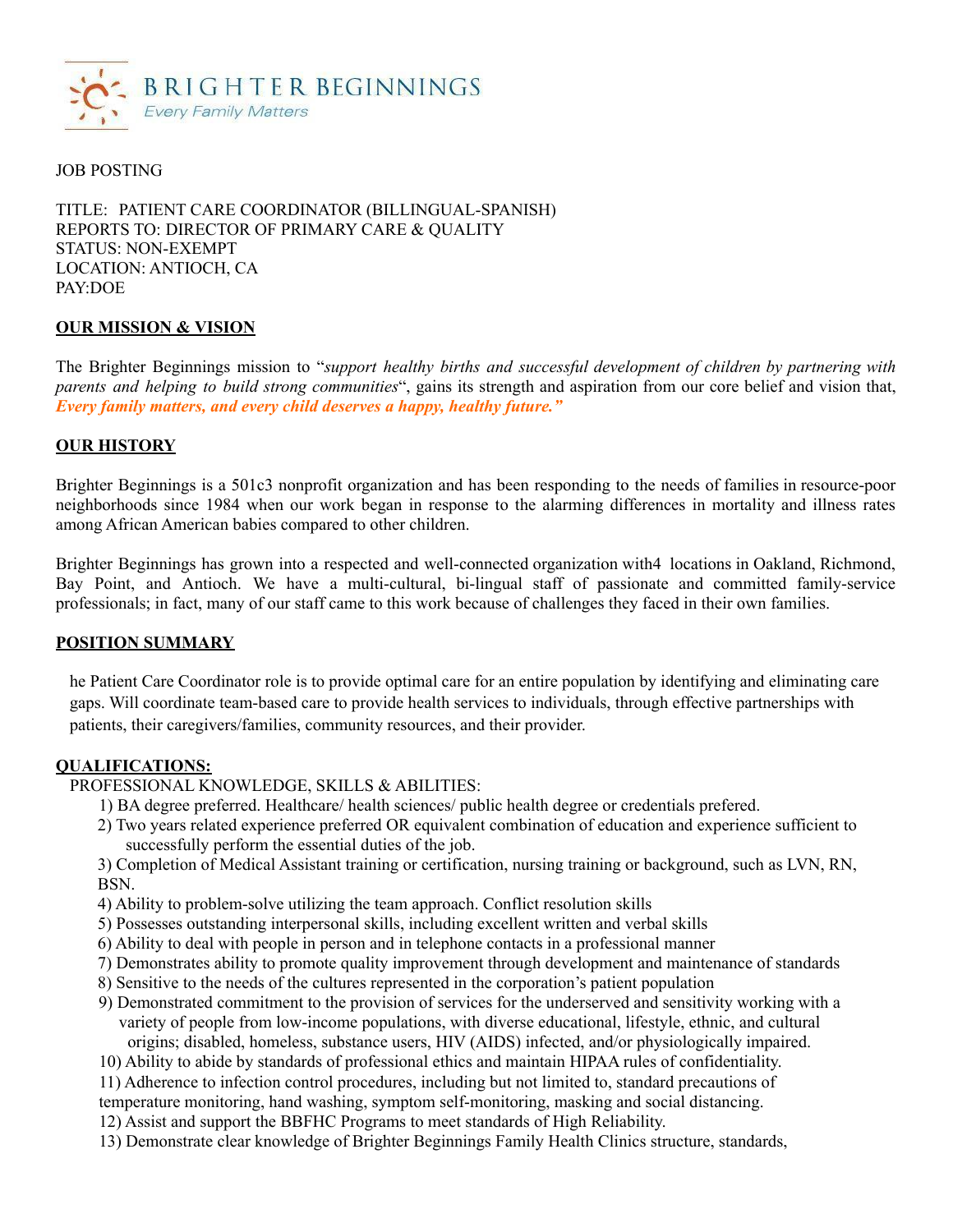procedures, and protocols

14) Bilingual in Spanish required.

## **RESPONSIBILITIES:**

- 1) Maintain ongoing tracking and appropriate documentation of Initial Health Assessment and high Emergency Department utilizers.
- 2) Works to coordinate the care for patients who are at high risk for hospitalization or readmission to the hospital to ensure that they have prompt access to any necessary care including our providers, mental health, specialty care, etc.
- 3) Liaison for community resource referrals that come from our SDOH, ACE's and BH assessments.
- 3) Ensure complete and accurate registration, including patient demographic and current insurance information.
- 4) Act as a liaison with our Insurance Eligibility Specialist to determine client/patient eligibility.
- 5) Understand the organization and help patients navigate through it.
- 6) Schedule patients appointments, which include preventative screenings, routine and follow-up appointments, and scheduling transportation if needed.
- 8) Be the system navigator and point of contact for patients and families, having direct access for asking questions. May assume an advocate role on the patient's behalf with the carrier to ensure approval of the necessary supplies/services for the patient in a timely fashion.

Job Description- Patient Care Coordinator

9) Assist patients in problem solving potential issues related to the health care system, financial or social barriers (e.g., request interpreters as appropriate, transportation services or prescription assistance);

10) Identify and utilize cultural and community resources.

11) Establish and maintain relationships with identified service providers.

12) Ensure that patient's primary care chart is up to date with information on specialist consults, hospitalizations,

ER visits and community organization related to their health.

13) Provide general administrative support (i.e. typing, filing, etc.) to supervisor and

department. 14) Maintain office appearance on a daily basis.

15) Maintains excellent communication with the patients and the care team.

16) Works in collaboration with Mobility Labs/RCF Connects to coordinate services for residents in the target area. 17) Assists the care team with developing and accessing health interventions

18) Check-ins on the patient regularly, evaluate, and document their progress as required by policies and procedures 19) Consults with patients and family members to discuss their health problems

20) Act as a liaison with Brighter Beginnings Providers/Treatment Nurses to develop a care plan to address their personal health care needs

21) Utilizes strong organizational skills necessary to systematize care for several patients at once, while coordinating with diverse healthcare workers who hold varied schedules

23) Ensures highly developed verbal and written communication skills to expedite and facilitate patient understanding of health needs while maintaining a high level of respect and confidentiality for the patient 25) Communicates with others throughout the organization and community to encourage coordination in patient care 26) Collects data through patient tracking to facilitate patient outcome data collection and analysis

# **SUPERVISORY RESPONSIBILITIES**

This position has no supervisory responsibilities.

## **SPECIALADA REQUIREMENTS**

Brighter Beginnings is in full compliance with the Americans with Disabilities Act (ADA) and does not discriminate with regard to applicants or employees with disabilities, and will make reasonable accommodation when necessary.

- 1. For the purposes of ADA, the "Responsibilities" and "Qualifications" are essential job functions.
- 2. Work is normally performed in a typical interior/clinic work environment, with typical office noise and other disruption.
- 3. Limited physical effort is required.